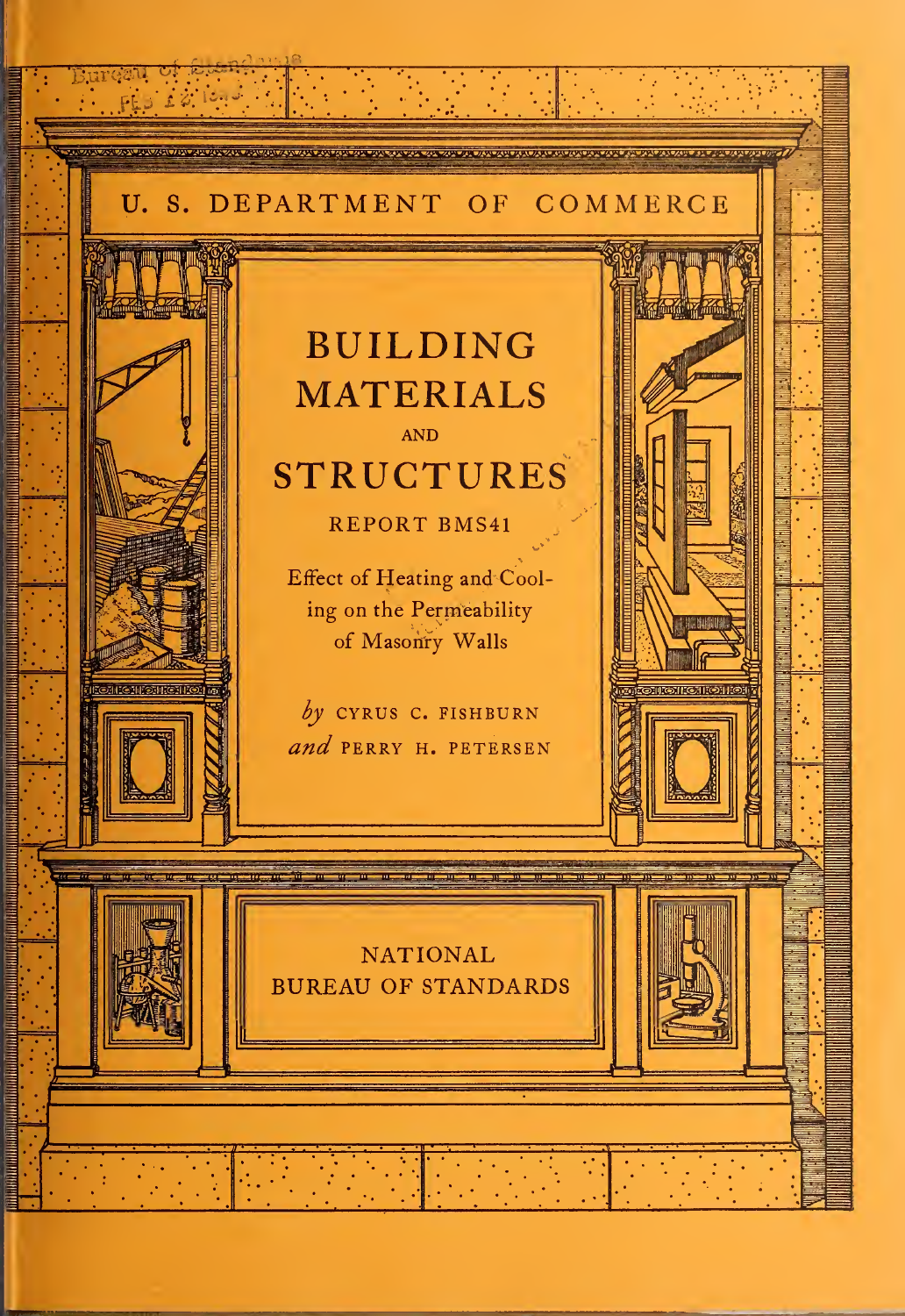The program of research on building materials and structures, carried on by the National Bureau of Standards, was undertaken with the assistance of the Central Housing Committee, an informal organization of governmental agencies concerned with housing construction and finance, which is cooperating in the investigations through a subcommittee of principal technical assistants.

#### CENTKAL HOUSING COMMITTEE

#### SUBCOMMITTEE ON TECHNICAL RESEARCH

Walter Junge, Chairman. Federal Housing Administration. A. C. SHIRE, Vice Chairman. United States Housing Authority.

STERLING R. MARCH, Secretary.

Albert G. Bear, Veterans' Administration. PIERRE BLOUKE. Federal Home Loan Bank Board (Federal Loan Agency) CARROLL W. CHAMBERLAIN. Public Buildings Administration (Federal Works Agency) Joseph M. DallaValle, Public Health Service (Federal Security Agency). JOHN DONOVAN, Farm Security Administration (Agriculture).

George E. Knox, Yards and Docks (Navy).

Vincent B. Phelan, National Bureau of Standards (Commerce).

Edward A. Poynton, Office of Indian Affairs (Interior).

George W. Trayer, Forest Service (Agriculture).

Elsmere J. Walters, Construction Division (War).

#### CHAIRMEN OP SECTIONS

Specifications Materials Carroll W. Chamberlain Elsmere J. Walters Maintenance JOHN H. SCHAEFER Mechanical Equipment

ROBERT K. THULMAN

Methods and Practices

#### NATIONAL BUREAU OF STANDARDS

#### STAFF COMMITTEE ON ADMINISTRATION AND COORDINATION

HUGH L. DRYDEN, Chairman. Mechanics and Sound.

PHAON H. BATES, Clay and Silicate Products.

Organic and Fibrous Materials.

HOBART C. DICKINSON, Heat and Power.

Warren E. Emley,

GusTAV E. F. Lundell, Chemistry.

Addams S. McAllister, Codes and Specifications.

HENRY S. RAWDON, Metallurgy.

The Forest Products Laboratory of the United States Department of Agriculture is cooperating with both committees on investigations of wood constructions.

[For list of BMS publications and how to purchase, see cover page III.]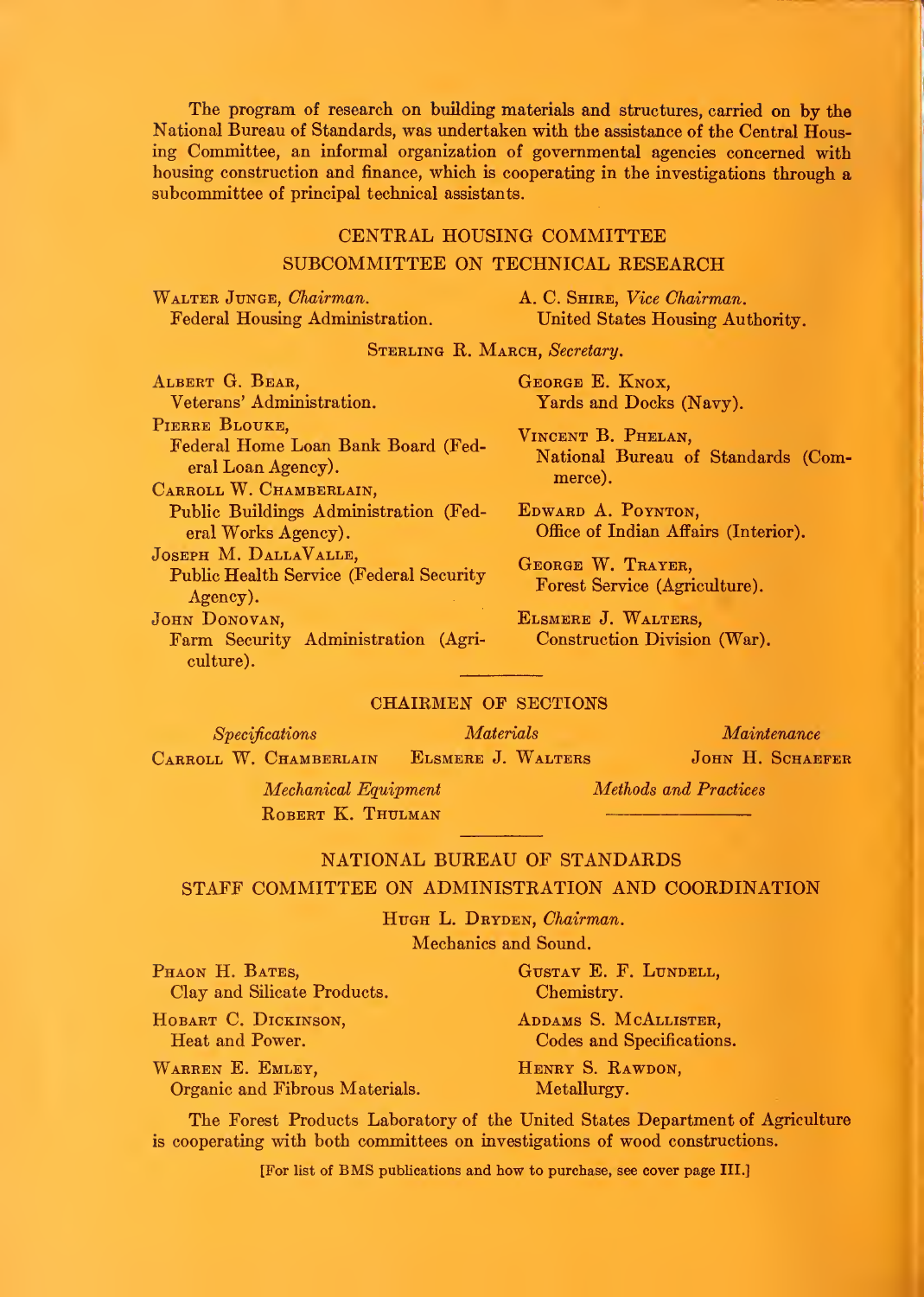UNITED STATES DEPARTMENT OF COMMERCE • Harry L. Hopkins, Secretary NATIONAL BUREAU OF STANDARDS • Lyman J. Briggs, Director

# BUILDING MATERIALS and STRUCTURES

REPORT BMS41

# Effect of Heating and Cooling on the Permeability of Masonry Walls

by CYRUS C. FISHBURN and PERRY H. PETERSEN



ISSUED JANUARY 11, 1940

The National Bureau of Standards is <sup>a</sup> fact-finding organization; it does not "approve" any particular material or method of construction. The technical findings in this series of reports are to be construed accordingly.

united states government printing office • WASHINGTON • I94O FOR SALE BY THE SUPERINTENDENT OF DOCUMENTS, WASHINGTON, D. C. . PRICE IO CENTS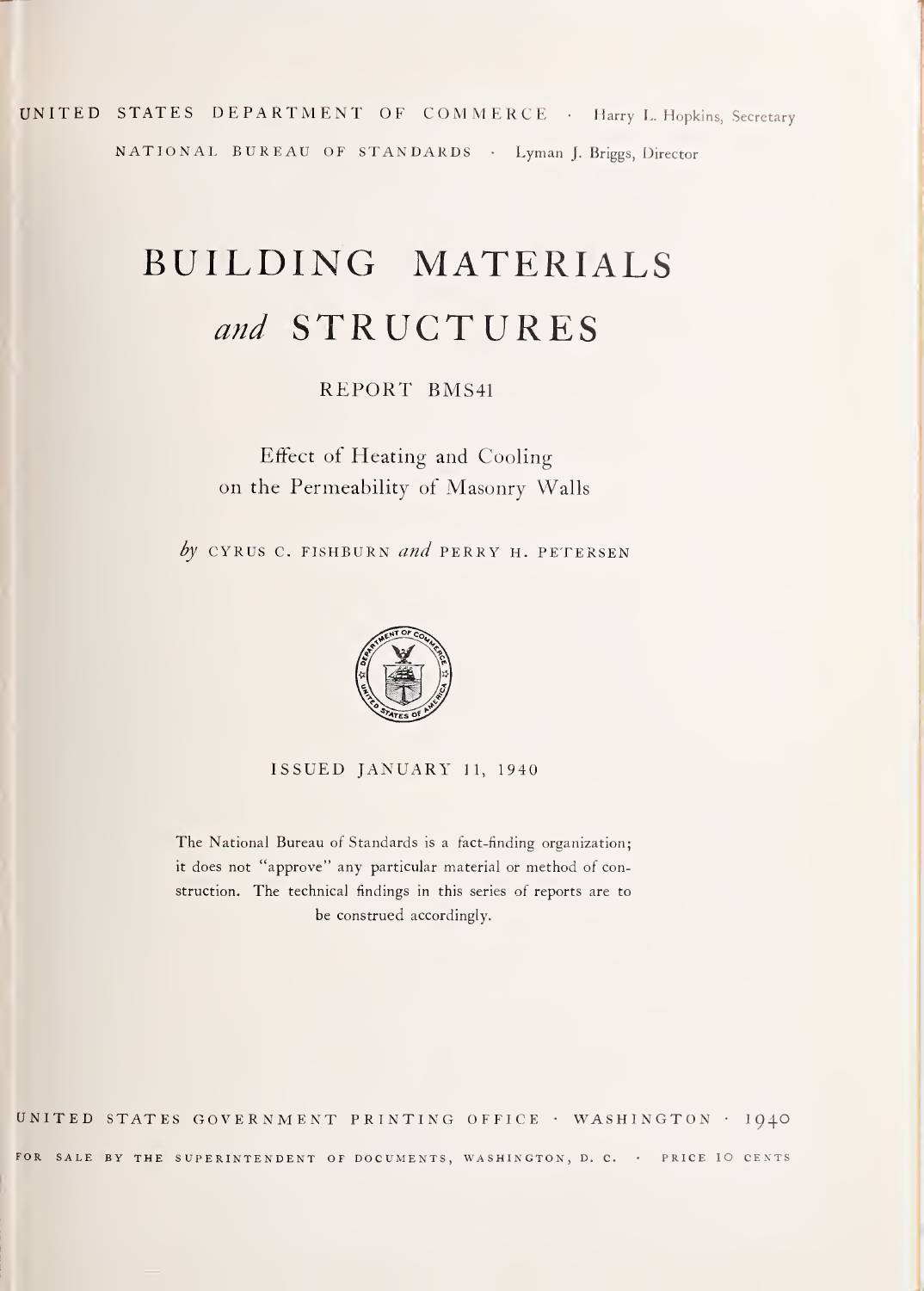# Foreword

This paper gives the results of further studies of the resistance of masonry walls to penetration by dampness when exposed to wind-driven rains. With the changing seasons, the average temperature of the exterior walls of buildings varies within limits determined by the geographical location of the building. Since the coefficients of thermal expansion of masonry units and of mortars are imequal, the changes in temperature produce differential volume changes which may result in the formation or enlargement of cracks in mortar joints. The influence of such temperature changes has been studied by measuring the water permeability of eleven masonry walls before, and again after they were subjected while in a dry condition, to extremes of temperature over a range of  $105^{\circ}$  F, the minimum temperature being about  $20^{\circ}$  F.

The effect of exposure to other weathering agencies, such as wetting and drying, or freezing and thawing, and to local outdoor climatic conditions is also under study and the results will be described in subsequent reports.

LYMAN J. BRIGGS, Director.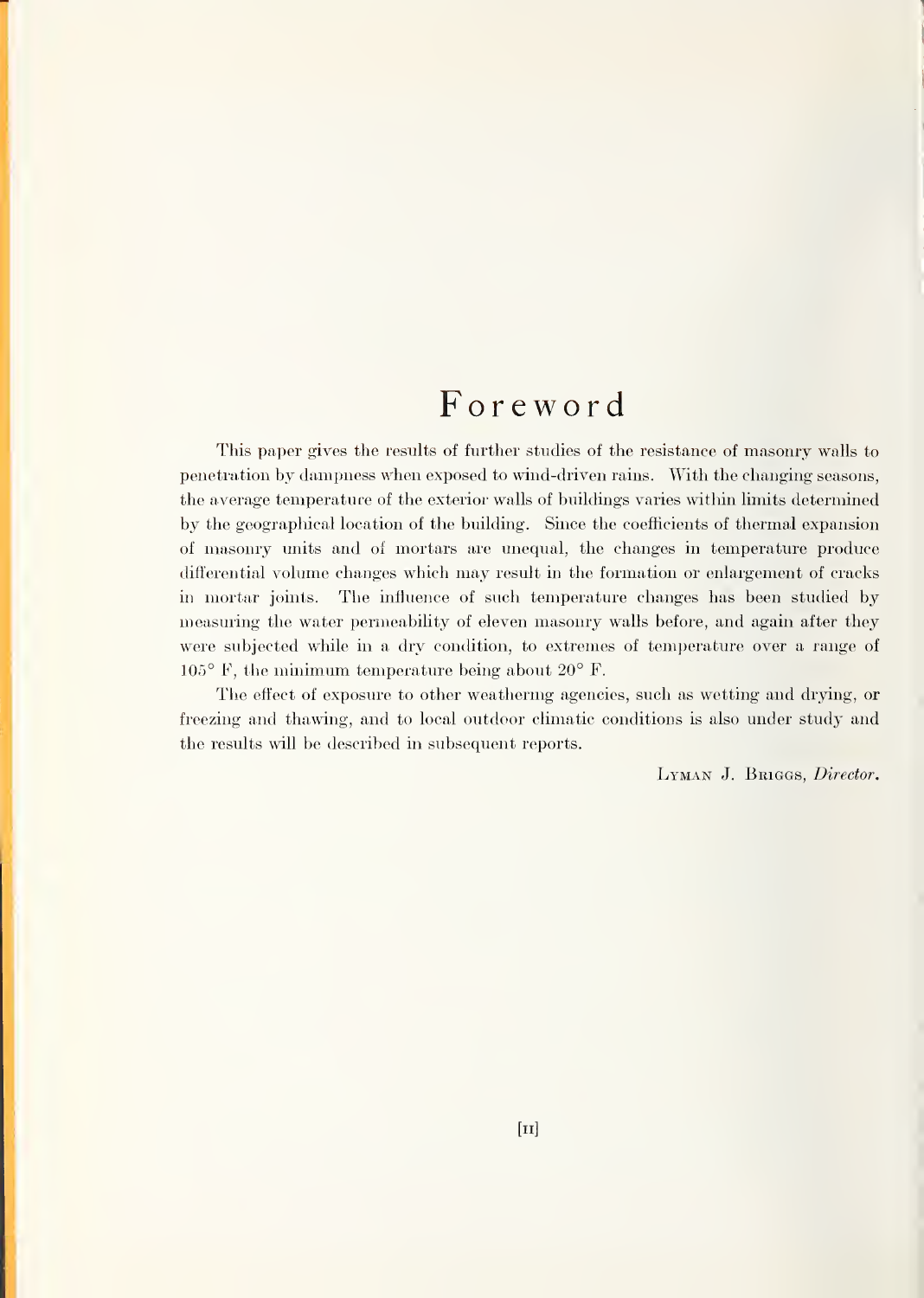### Effect of Heating and Cooling on the Permeability of

# Masonry Walls

by CYRUS C. FISHBURN and PERRY H. PETERSEN

#### CONTENTS

#### Page

|  | $\text{For} \text{evord}_{\text{max}}$ |  |  |  |  |  |   |
|--|----------------------------------------|--|--|--|--|--|---|
|  |                                        |  |  |  |  |  |   |
|  |                                        |  |  |  |  |  |   |
|  | 1. Materials                           |  |  |  |  |  | 2 |
|  | 2. Workmanship                         |  |  |  |  |  | 3 |
|  |                                        |  |  |  |  |  | 3 |
|  | IV. Heating and cooling of the walls   |  |  |  |  |  | 3 |
|  |                                        |  |  |  |  |  |   |

#### ABSTRACT

Since the coefficients of thermal expansion of masonry units and mortars are unequal, changes in temperature may tend to cause cracks in the mortar joints of masonry walls. Exposure to wind-driven rain may then result in the leakage of water through the walls.

Permeability tests were made on <sup>11</sup> small masonry wall specimens before and after exposing them to a number of cycles of heating and cooling. Seven of the specimens were l2-in. brick walls, two were of clay tile with stucco facings, and two were brick walls with hollow-unit backings. The walls were dry when subjected to extremes of temperature over a range of about 105° F. The maximum air temperature was about 125° F and the minimum less than 20° F. For each cycle, the walls were stored in the heating or cooling rooms until they attained room temperature. Data obtained from the tests indicated that repeated exposures of dry walls to extremes of temperature did not have an important effect on the permeability of all-brick walls. The permeabilities of the walls with facings of brick and backings of hollow units and of those faced with stucco increased slightly as the result of exposure to cycles of heating and cooling.

#### I. INTRODUCTION

Exterior masonry walls of buildings are subjected to extremes of temperature produced byseasonal changes, the maximum annual range in air temperature over the greater portion of

| V. Discussion of permeability test data________ |                |
|-------------------------------------------------|----------------|
|                                                 | $\overline{4}$ |
| 2. Walls with brick facings and hollow-unit     |                |
|                                                 | 5              |
| 3. Walls with stuce facings                     | 5              |
|                                                 | 6              |

the United States being more than 100° F. As the coefficients of thermal expansion of mortars and masonry units are unequal, changes in temperature of a masonry wall produce dif ferential volume changes which may result in the formation of enlargement of cracks in the mortar joints. Subsequent exposure of the wall to wind-driven rain may then produce leaks, the penetration of water through cracks in the masonry being aided by gravity, capillarity, or a pressure gradient. The coefficient of thermal expansion of masonry usually is within the following limits: '

|        | Millionths per $\circ$ F |
|--------|--------------------------|
|        |                          |
| Mortar |                          |
|        |                          |
|        |                          |

This paper reports the effects of heating and cooling on the permeability of masonry walls. The walls were tested for permeability before and after their exposure, while in a dry condition, to bathing in alternately hot and cold air.

#### II. THE WALLS

Eleven walls, about 40 in. long and about 50 in. high, having a comparatively high resist-

<sup>1</sup> D. E. Parsons, Eng. News-Record 133, SI (1939).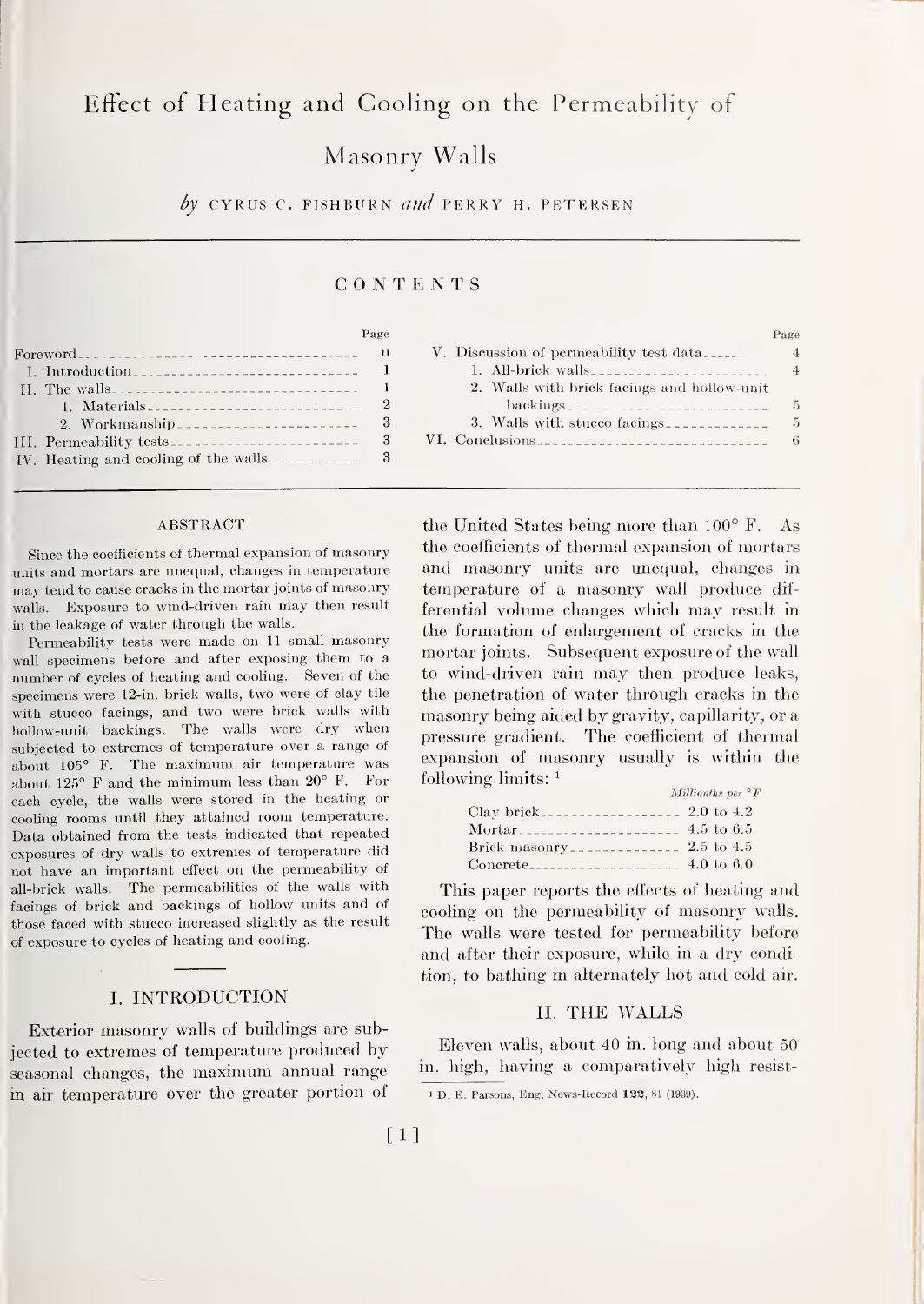ance to moisture penetration, were selected from a group previously tested for permeability and described in a publication  $2$  of the National Bureau of Standards. Seven of them were 12 in. brick walls, two were of structural clay tile with stucco facings, and two were brick walls with backings of hollow units. Three kinds of brick, two kinds of stucco, three mortars, and three kinds of hollow-unit backings were represented.

All except walls 9, 2, and 3 contained two copper flashings so placed as to collect any leakage passing through the wall or dropping down the interior between the wythes. Water passing completely through the wall was col lected on the upper flashing. Water penetrating the facing wythe and dropping inside the wall was collected on the lower flashing. Walls 9, 2, and 3 contained no flashing, and it was not determined if moisture collecting on the supporting channel at the back of the wall had penetrated the facing or had leaked through the bed joint between the bottom of the wall and the channel. The materials and workmanship used in the walls are listed in table 1. The designations given in the last column of the table wfll be used to describe the walls when referred to in the text.

TABLE 1.— $Description$  of walls  $^{\circ}$ 

| Wall<br>Num-<br>$ber^b$ | Kind of facing                                                                                                                                                                                                                                                                                                                                                                                                                                                                                         | Kind of<br>backing | Nom-<br>inal<br>thick-<br>ness | Kind<br>οf<br>mortar | Desig-<br>nation |
|-------------------------|--------------------------------------------------------------------------------------------------------------------------------------------------------------------------------------------------------------------------------------------------------------------------------------------------------------------------------------------------------------------------------------------------------------------------------------------------------------------------------------------------------|--------------------|--------------------------------|----------------------|------------------|
|                         | $77$ Brick $a$ Brick Brick $a$                                                                                                                                                                                                                                                                                                                                                                                                                                                                         |                    | Inches<br>12                   | $\mathbf{1}$         | aal              |
|                         | $74$ and $10$ and $10$ and $10$ and $10$ and $10$                                                                                                                                                                                                                                                                                                                                                                                                                                                      |                    | 12                             | 3                    | aa3              |
|                         | $AI$ Brick $b$ Brick $b$ Brick $b$                                                                                                                                                                                                                                                                                                                                                                                                                                                                     |                    | 12                             | 1                    | bb1              |
|                         |                                                                                                                                                                                                                                                                                                                                                                                                                                                                                                        |                    | <sup>12</sup><br>12            | $\frac{2}{3}$        | bb2<br>bb3       |
|                         | $\begin{array}{c c c c c c} & \text{Brick } c & \text{Brick } c & \text{Brick } c & \text{Brick } c & \text{Brick } c & \text{Brick } c & \text{Brick } c & \text{Brick } c & \text{Brick } c & \text{Brick } c & \text{Brick } c & \text{Brick } c & \text{Brick } c & \text{Brick } c & \text{Brick } c & \text{Brick } c & \text{Brick } c & \text{Brick } c & \text{Brick } c & \text{Brick } c & \text{Brick } c & \text{Brick } c & \text{Brick } c & \text{Brick } c & \text{Brick } c & \text$ |                    | 12<br>12                       | 1<br>3               | cc1<br>cc3       |
|                         | $9^d$ Brick $b$ Brick $\overline{b}$ Tile $d$                                                                                                                                                                                                                                                                                                                                                                                                                                                          |                    | 12                             | $\overline{2}$       | bd2              |
| A3                      | $\log m$                                                                                                                                                                                                                                                                                                                                                                                                                                                                                               |                    | 12                             | $\overline{2}$       | bm2              |
| $3^d$                   | $2^d$ Stucco (plain) Tile j<br>Stucco (water-<br>proofed).                                                                                                                                                                                                                                                                                                                                                                                                                                             | $\dots$ do $\dots$ | 9<br>9                         | $\frac{2}{2}$        | si2<br>si        |

 $^a$  All walls were of workmanship  $A$ , as described in BMS7, p. 10.<br> $^b$  The wall numbers correspond to the original numbers of the walls

n BMS7; see table 4, p. 7, thereof.<br>
' The first two lower-csso letters denote the kind of masonry units<br>
used, respectively, in the facings and backings. The final numeral is<br>
the kind of mortal used.<br>
' Wall not flashed.

#### 1. Materials

Brick.—Brick <sup>a</sup> (table 1) was <sup>a</sup> low-absorptive side-cut shale brick having an absorption during a 48-hr cold immersion of 0.6 percent by weight and an average coefficient of thermal expansion of 1.7 millionths per degree F over the temperature range  $14^{\circ}$  to  $104^{\circ}$  F. Brick b was a side-cut shale brick having an absorption of 9 percent and a coefficient of thermal expansion of 3.4 millionths per degree F. Brick c was a dry-press brick having an absorption of 17 percent and a coefficient of thermal expansion of 3.7 millionths per degree F. The coefficients of thermal expansion of the bricks were determined by C. W. Ross, of the Bureau staff.

Stucco.—The stucco was mixed in the proportions, by weight, of <sup>1</sup> part of portland cement to <sup>3</sup> parts of building sand. That applied to wall <sup>3</sup> contained ammonium stearate in amount equal to 0.2 percent by weight of cement. The amount of water used produced a consistency satisfactory to the mason and amounted to 18.7 percent by weight of dry materials or 8.5 gal per sack of cement. Two coats of stucco, each  $\frac{3}{8}$  to  $\frac{1}{2}$  in. thick, were applied to each wall. Twenty-four hours elapsed between the application of the first and second coats, and the walls were cured by wetting daily for 3 days. The coefficient of thermal expansion of the stucco was not determined.

Hollow-unit backings.—Structural clay tile were used for the backings of one wall with a brick face, wall 9, and two walls with stucco facings, wall 2 and 3. The backing for wall 9 was a 6-cell, double-shell, end-bearing tile. The stretcher units were 8 by 12 by  $10\frac{1}{2}$  in., having an absorption of 2.8 percent during a 24-hr cold immersion. The backings for the walls with stucco facings were 6-cell, 8- by 12 by 12-in. tile laid on end. These tile had an absorption of 4.1 percent.

The coefficients of thermal expansion of the hollow-unit backings were not determined.

Stone-concrete block, 8 by 12 by 8 in., laid on end, were used for the backing of wall AS. These block were laid when air-dry, and they

<sup>&#</sup>x27; Cyrus C. Fishburn, David Watstein, and Douglas E. Parsons, Water Permeability of Masonry Walls, Building Materials and Structures (1938) NBS Rep. BMS7.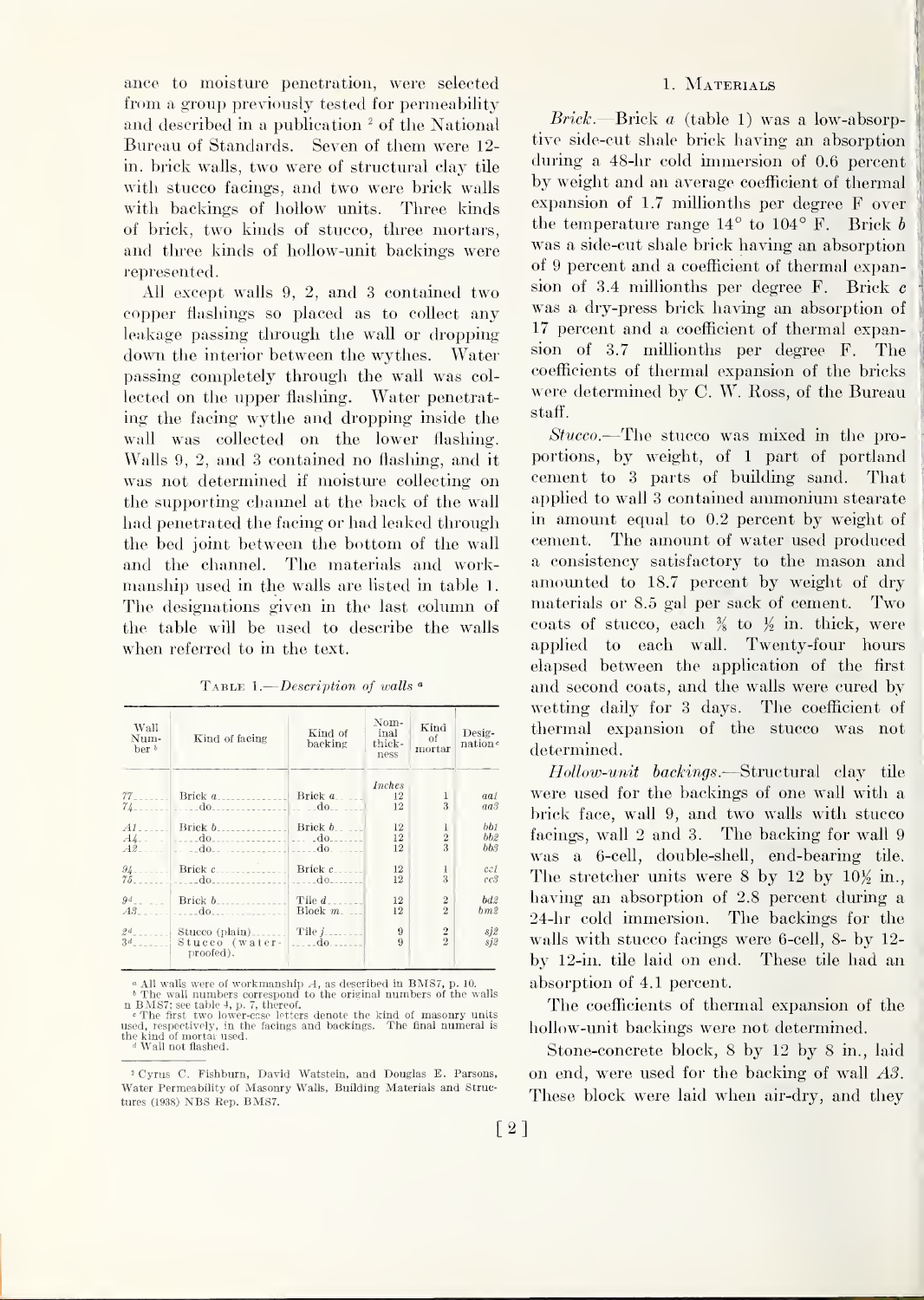had an absorption of 8.9 percent during a 24 lir cold-water immersion.

Mortars.—The mortars used in the walls differed in the relative proportions of cement and lime. Table 2 gives the physical properties of the mortars. The masons were satisfied with the working properties of all of the mortars.

Table 2. Physical properties of mortars

| Properties                                                                    | Mortar 1   | Mortar 2   | Mortar 3   |
|-------------------------------------------------------------------------------|------------|------------|------------|
| Proportions of cement, lime, sand:                                            |            |            |            |
|                                                                               | 1:0.11:2.6 | 1:0.42:5.1 | 1:0.85:7.7 |
| By volume $a_{\text{}}$<br>Average water content, percentage                  | 1:0.25:3   | 1:1:6      | 1:2:9      |
| by weight of dry materials                                                    | 19.3       | 22.6       | 23.7       |
| Compressive strength in 28 days.<br>$1b/$ in. <sup>2</sup> $b$ <sub>---</sub> | 2,850      | 640        | 250        |
| Flow after 1 min of suction on                                                |            |            |            |
| porous base, percent $e_{\text{---}}$                                         | 86         | 95         | 97         |

<sup>4</sup> Proportioning was by weight, assuming portland cement weighs ph/ft<sup>3</sup>, dry hydrated lime 40 lb/ft<sup>3</sup>, and that 1 ft<sup>3</sup> of loose damp sand contains 80 lb of dry sand.<br><sup>1</sup> Curced according to Federal Specification SS-C-

#### 2. Workmanship

The method of filling the joints (designated workmanship A in BMS7) was similar for all walls. The bed joints were spread to a uniform thickness, and both head and collar joints were filled solidly with mortar. Mortar was applied to the lower edges of all brick before laying, and, when necessary, the head and collar joints were slushed full of mortar before the bed joint for the next course was applied. For the walls containing hollow units faced with brick, the joints in the brickwork were filled with mortar as described. The brick facing was laid to the elevation of a header course and then parged on the back with about  $\frac{3}{8}$  in. of mortar before the hollow units were set. Head joints in the backing were completely filled, and mortar for the bed joints was placed on the top surface of all webs and face shells.

#### III. PERMEABILITY TESTS

The permeability test was designed to simulate the effect of a windstorm accompanied by <sup>a</sup> heavy rain. An isometric projection of the test chamber and a description of the test are given in section  $IV-2$  on page 12 of BMS7. $^3$ 

<sup>3</sup> See footnote 2.

Each wall was supported on metal skids and clamped into position so that the face formed one side of an airtight pressure chamber in which air pressure of 10  $\mathrm{h/ft^2}$  above atmospheric pressure was maintained. Water was applied near the top of the wall through a per forated metal tube so that the face was covered with a sheet of water. The amount of water applied over an exposed length of 35 in. was between 10 and 15 gal per hr per linear foot of wall (about 40 gal per hr per wall). The relative humidity in the testing room was 80 percent or more, but the temperature of the water applied to the walls was not recorded. It is possible, therefore, that for some tests the water temperature was lower than that of the air in the testing room.

The tests made before heating and cooling the walls were numbered  $A_1$ ,  $A_2$ , etc. (table 3), and those tests made after the exposure to heating and cooling cycles were numbered  $B_1$ ,  $B_2$ , etc.

The observations made during the permeability tests were as follows:

Time for appearance of moisture (dampness) on back of walls.

Time for appearance of visible water on back of walls.

Time for leakage to occur on lower flashings. Maximum rate of leakage, if any.

Extent of damp area on back of walls in <sup>1</sup> day. Observations were made on the walls at

short intervals during working hours and one or more times at night. Tests on each wall were continued for at least <sup>1</sup> day or usually until about 25 percent of the back of the wall was damp. The results of the observations are given in table 3.

#### IV. HEATING AND COOLING OF THE WALLS

After being given at least two permeability tests, the walls were dried to nearly constant weight. They were then subjected to alternate exposures in heating and cooling rooms.

The hot room used for storage of the walls was equipped with a thermostatically controlled fan and heater unit. The mean air temperature within the room was about 126° F. The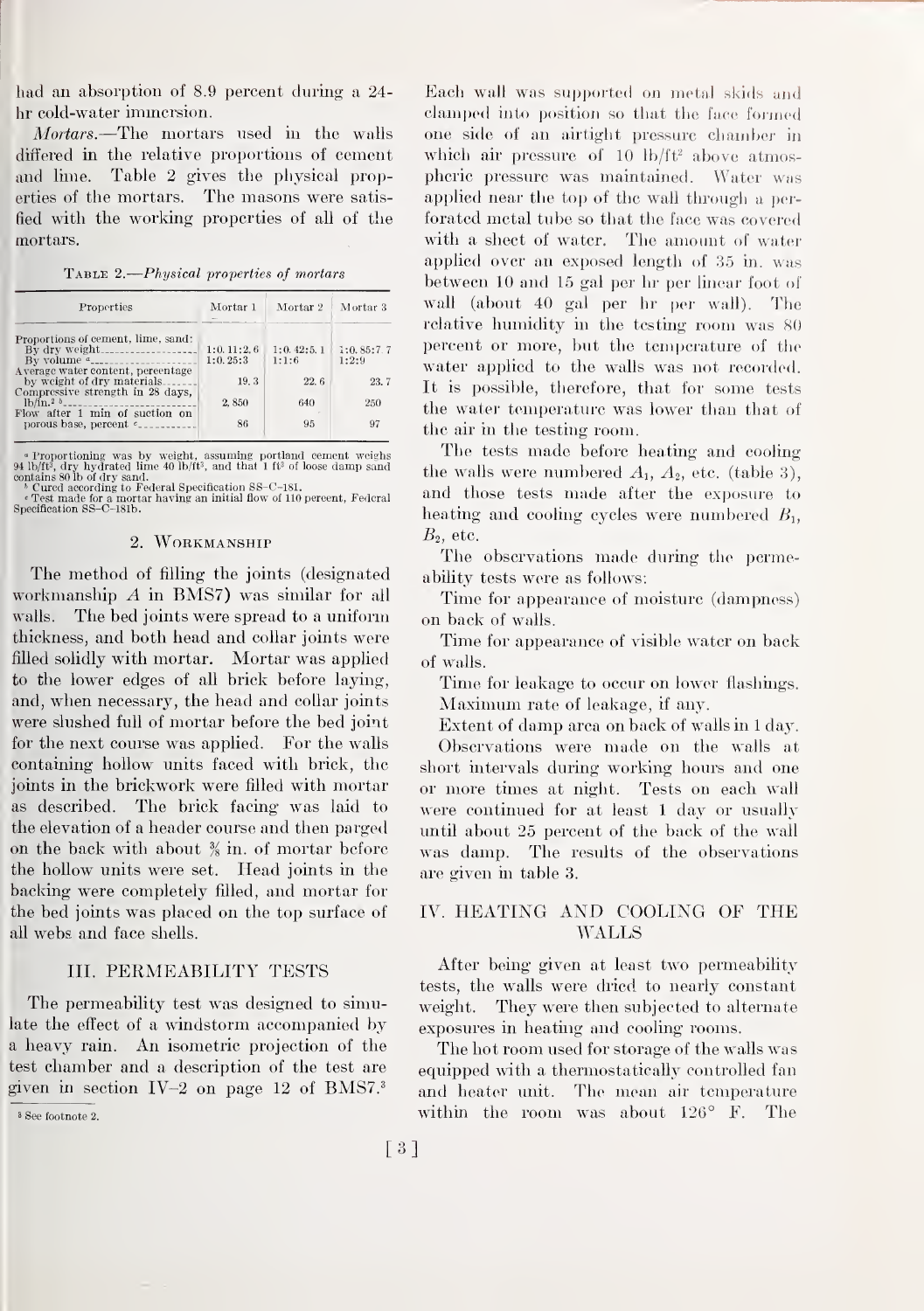average air temperature at the top of the walls was 130° F and at the bottom 123° F. After placing five or six chilled walls in the room, the time intervals required to raise the air temperature to the maximum values at the top and bottom of the walls were, respectively, about 15 and 36 hours.

The cold room was equipped with a vertical bank of brine coils along one wall. The coils were enclosed in baffles to insure circulation of air in the room and around the coils. The air circulation was such that the difference in air temperature between the top and the bottom of the walls rarely exceeded 4° F. Although the cooling unit was equipped with a thermostatically controlled valve, the air temperature was largely dependent upon the temperature of the brine in the system so that the average mean air temperature in the cold room was between 17° and 20° F.

The walls were moved from one room to the other every third or fourth day and about <sup>1</sup> week was required to complete a temperature cycle. It was estimated that at the end of a storage period the temperature of the masonry at the center of the wall was within 5° F of the mean air temperature in the room. Each of the walls was subjected to at least 30 temperature cycles. The average range in mean air temperature per wall was between 105° and 108° F. The minimum temperature range per cycle was 95° F and the maximum 116° F.

#### V. DISCUSSION OF PEKMEABILITY TEST DATA

The permeability data and performance rat ings for the heavy rain test, of walls listed in table <sup>4</sup> of BMS7 \* show the wide range in per formance between walls rated "Poor" or "Fair" to those rated "Good" or "Excellent." The performance ratings are arbitrary, because it is not known how much extensive damp areas, water plainly visible in the joints, or leaks through the wall would damage plaster applied directly to the wall. It is probable that visible water on the back of a wall or rates of leakage greater than <sup>1</sup> liter per hour from the flashings would cause damage to the interior of a building. The data (table <sup>4</sup> of BMS7) show that for walls rated "Good" or "Excellent" the time interval in excess of 24 hours for extensive penetration of moisture varies considerably. The test exposure is more severe than natural exposures for most building walls, and their continuation in excess of 24 hours provides data of diminishing practical value.

#### 1. All-Beick Walls

The seven 12-in. all-brick walls were highly resistant to moisture penetration in tests made both before and after exposing them to heating and cooling. The walls constructed of either brick <sup>b</sup> or brick <sup>c</sup> were more permeable than those built with brick a. Unpublished data from recent tests made by the authors on brick masonry walls indicate that the absorptivity of brick at the time of laying has an effect on permeability. Although the brick <sup>c</sup> were wetted before laying, the absorptivity, or "brick suction", of brick a was much less than that of either brick  $b$  or brick  $c$ , and the difference in wall permeabilities was largely due to the condition of the brick at the time of laying. Wall 77 (*aa1*) showed no penetration by dampness during test periods lasting 2 weeks and was much less permeable than wall 75  $(cc3)$ . The slight leakage, 0.01 liter per hour, from wall Al and the late appearance of visible water,  $42 \pm 3$  hr, on the back of wall  $A4$  are results of negligible importance.

The data indicate that the all-brick walls were less permeable after exposure to heating and cooling than before. Although the time intervals for the appearance of the first or second damp areas are, in some cases, inconsistent, it is significant that the percentages of the damp to the dry areas on the backs of the walls at 24 hours, for tests made after heating and cooling, are equal to or less than the percentages noted for tests made before exposure to heating and cooling. A slight decrease in permeability has been observed for repeated permeability tests, as can be seen by comparing tests  $A_1$  and  $A_2$ . It appears, therefore, that effects of heating and cooling on the permeability of all-brick walls were insignificant or at least not large enough to offset the comparatively slight decrease in wall permeability resulting from repeated exposure.

<sup>&#</sup>x27; See footnote 2.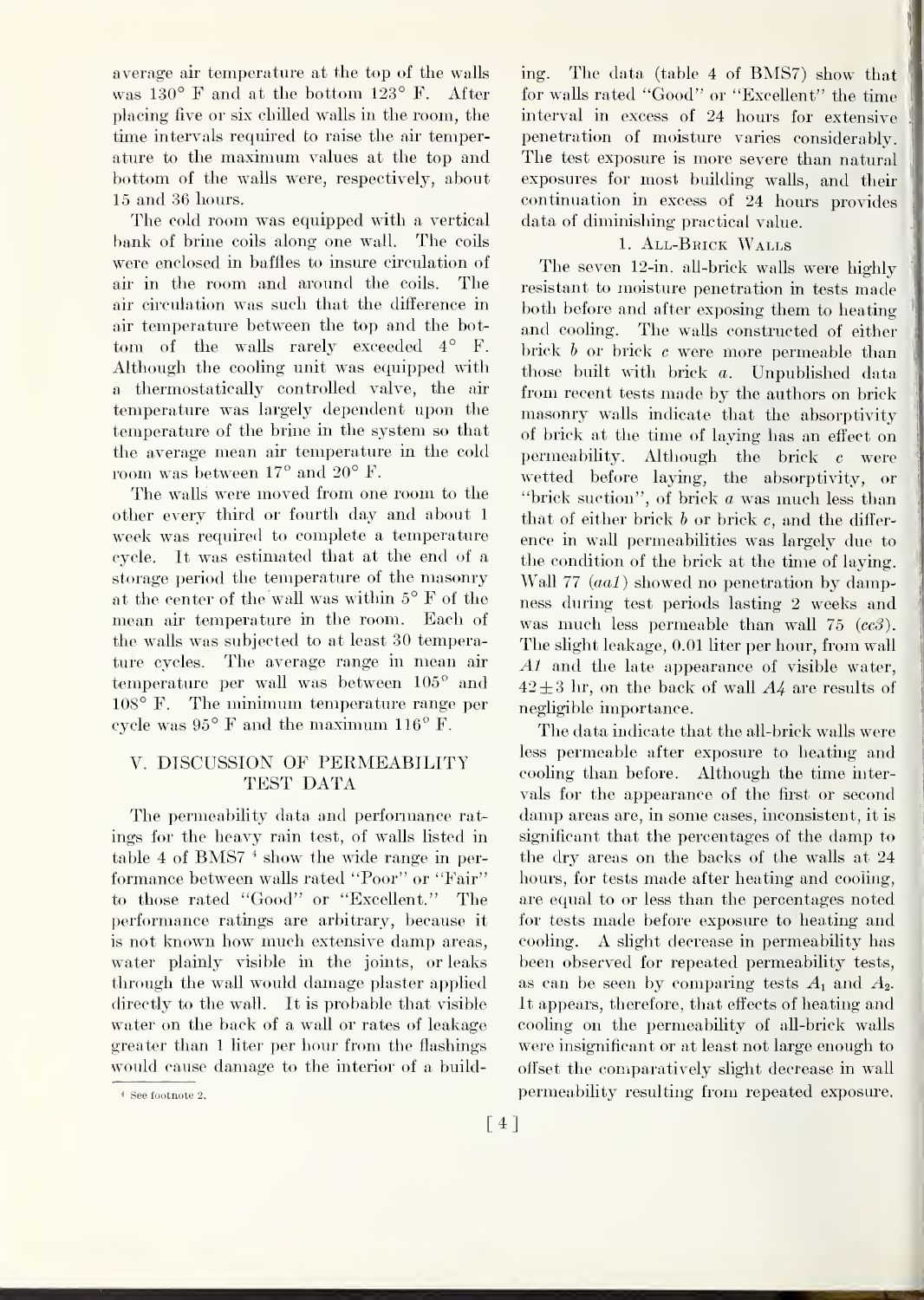|             | Designation   | Number<br>of tem-<br>perature | Average<br>range of<br>air tem- | Test<br>num-<br>ber                                          | Dura-<br>tion of<br>test                        | Time to failure as indicated by-                |                                                   |                                      |                                                      |                                      |                                          |                                    |
|-------------|---------------|-------------------------------|---------------------------------|--------------------------------------------------------------|-------------------------------------------------|-------------------------------------------------|---------------------------------------------------|--------------------------------------|------------------------------------------------------|--------------------------------------|------------------------------------------|------------------------------------|
| Wall number |               |                               |                                 |                                                              |                                                 | Damp through wall-                              |                                                   |                                      | Visible                                              | Leak                                 | Area<br>damp                             | Maxi-<br>mum<br>rate of            |
|             |               | eyeles                        | perature                        |                                                              |                                                 | First<br>damp area                              | Second<br>damp area                               | Average                              | water<br>through<br>wall                             | from<br>flashing<br>$\text{(lower)}$ | in 1 day                                 | leakage                            |
| $77-$       | aa1           | 31                            | $\circ_F$ .<br>108              | $A_{12}$ ----<br>$-12$<br>$B_{1------}$                      | $\sum_{s}$<br>14<br>15                          | hr                                              | hr<br>.                                           | $h\tau$                              | h <sub>r</sub>                                       | h <sub>r</sub>                       | $\%$<br>$\theta$<br>$\theta$<br>$\theta$ | Liters/hr<br>$\bigcap$<br>$\Omega$ |
| $74-$       | $a\bar{a}3$ . | 33                            | 106                             | $A_{1-\dots}$<br>$A_{2-}$<br>$B_1$                           | $\overline{4}$<br>$\sqrt{5}$<br>3               | 66<br>$\pm 5$<br>91<br>$\pm 5$<br>39<br>$\pm 6$ | $66\,$<br>$\pm 5$<br>91<br>$\pm 5$<br>39<br>±6    | 66<br>91<br>39                       |                                                      |                                      | $\theta$<br>$\Omega$<br>$\Omega$         | $\Omega$<br>$\Omega$               |
| A1          | $bb1$ .       | 33                            | 106                             | A <sub>1</sub><br>A <sub>2</sub><br>$B_{1+--}$               | 1<br>$\overline{2}$<br>$\overline{\phantom{a}}$ | 13.5<br>26<br>33<br>$\pm 2$                     | 16<br>$\pm 3$<br>39<br>33<br>$\pm 2$              | 15<br>33<br>33                       |                                                      | 12                                   | 5<br>$\Omega$<br>$\theta$                | $\Omega$<br>()<br>.01              |
| $A_{4-}$    | $bb2$ -       | 30                            | 105                             | A <sub>1</sub><br>$A$ <sup>2</sup><br>$B$ <sub>1</sub> ----- | $\begin{smallmatrix}2\2\3\end{smallmatrix}$     | 18<br>$+4$<br>6.3 $\pm$ 0.2<br>31<br>$\pm 4$    | 18<br>±4<br>24<br>31<br>$\pm 4$                   | 18<br>15<br>31                       | $42 \pm 3$                                           |                                      | 5<br>$\,2$<br>$\Omega$                   | $\Omega$<br>$\Omega$<br>$\Omega$   |
| $A2_{-}$    | $bb3$ .       | 30                            | 107                             | $A$ <sub>1-1-1</sub> -<br>$A_{2}$<br>$A_{3}$<br>$B_{1----}$  | $\,2$<br>$\overline{2}$<br>3<br>$\overline{2}$  | 41 $\pm 7$<br>1.3<br>42<br>28                   | 41<br>$\pm7$<br>42<br>$+3$<br>55<br>38<br>$\pm 6$ | 41<br>21<br>48<br>33                 | <b>Service State</b><br>-----                        |                                      | $\Omega$<br>1<br>$\Omega$<br>$\Omega$    | $\Omega$<br>$\Omega$<br>$\Omega$   |
| 94          | cc1_          | 30                            | 105                             | $A_{1}$<br>$A_2$ ----<br>$B_{1}$ ----                        | $\mathbf{1}$<br>$\mathbf{1}$<br>$\mathbf{1}$    | 11<br>$\pm 1$<br>$13 \pm 0.4$<br>14.5           | 11<br>$+1$<br>14<br>$\pm 0.4$<br>16.5             | 11<br>13.5<br>15.5                   | .<br>200 - Jan 191                                   |                                      | 13<br>6<br>-1                            | $\Omega$<br>$\theta$<br>$\Omega$   |
| $75 - - -$  | cc3           | 30                            | 107                             | $A_{1,}$<br>$A_2$<br>$B_1$                                   | $\mathbf{1}$<br>$\mathbf{1}$<br>$\mathbf{1}$    | 4,6<br>$\pm 1$<br>$\tau$<br>15<br>±6            | 5.4<br>$\pm 1$<br>10<br>15<br>$\pm 6$             | 5<br>8.5<br>15                       | <b>Contract Contract</b>                             |                                      | 30<br>17<br>18                           | $\Omega$<br>$\Omega$<br>$\Omega$   |
| ga          | bd2           | 31                            |                                 | $B_{2}$<br>11<br>$-12$ ----                                  | $\mathbf{1}$<br>$\mathbf{1}$                    | 18<br>$\pm$ 3<br>2.5<br>2.3                     | 18<br>$\pm$ 3<br>3.5 $\pm$ 0.2<br>$\pm 0.2$<br>9  | 18<br>3<br>5.8                       | <b>Contract Contract</b><br><b>Contract Contract</b> |                                      | 10<br>6<br>12                            | $\Omega$                           |
| A3          | bm2           | 31                            | 108<br>108                      | $B_{1-}$ .<br>.11<br>$A2---$<br>$B_{1}$ -----                | $\mathbf{1}$<br>-1                              | 2.3<br>2.3<br>2.5<br>$\mathcal{R}$              | 2.5<br>6.5<br>$_{11}$<br>$\pm 0.3$<br>5           | 2.4<br>4, 4<br>6.7<br>$\overline{4}$ | 23<br>$15 \pm 6$                                     | 5.5<br>12<br>$15 \pm 6$              | 20<br>30<br>14<br>20                     | Trace<br>0.05<br>.11               |
| 2a          | s2            | 30                            | 107                             | $A_{1-}$<br>$A_{2-}$<br>$B_1$ -----                          | 3<br>$\overline{4}$<br>3                        | 41<br>±4<br>58<br>$\pm 2$<br>39<br>$+6$         | $65\,$<br>$\pm 4$<br>67<br>$\pm$ 3<br>54          | 53<br>62<br>46                       |                                                      | (b)<br>(b)<br>(c)                    | $\theta$<br>$\Omega$<br>c.8              | $\overline{0}$<br>$\theta$         |
| 3a          | si2           | 33                            | 107                             | A <sub>1</sub><br>$1_{2}$ ----<br>$B_{1}$ -----              | 14<br>$\sqrt{2}$<br>$\overline{2}$              | 207<br>37<br>25.5                               | 255<br>41<br>39<br>$\pm 6$                        | $231\,$<br>39<br>32                  |                                                      | (b)<br>(b)<br>(c)                    | $\theta$<br>$\Omega$<br>c10              | $\overline{0}$<br>$\theta$         |

TABLE 3.-Data from permeability tests

No flashings.

<sup>b</sup> No dampness at bottom of wall.<br>  $\epsilon$  Damp at bottom of wall from water on supporting channel, no drip.

#### 2. WALLS WITH BRICK FACINGS AND HOLLOW-UNIT BACKINGS

The two walls with brick facings and hollowunit backings,  $9$  (bd2) and  $A3$  (bm2), were much more permeable than 12-in. all-brick walls of the same brick and mortar. Since the absorption of the brick used in the facings was high and the walls contained only one parged collar joint, it is probable that considerable water passed through the facings, and the type of hollow backing had little effect on permeability. Since wall  $9 (bd2)$  was not flashed, data on leakage could not be obtained.

Both walls showed a decrease in permeability between tests  $A_1$  and  $A_2$  and an increase in permeability for test  $B_1$ . It would appear, therefore, that the exposure of the walls to heating and cooling had an effect on permeability large enough to be noticeable. However, the increase in permeability of these walls was not sufficient to change their performance ratings as given in BMS7.

#### 3. WALLS WITH STUCCO FACINGS

The two stucco-faced walls showed excellent performances under all tests. The walls were not flashed, but the bond between the walls and the supporting channels was intact for tests  $A_1$ and  $A_2$ . The moving of the walls on lift trucks during exposure to heating and cooling cycles appeared to break this bond, and both specimens were damp at the bottom of the inside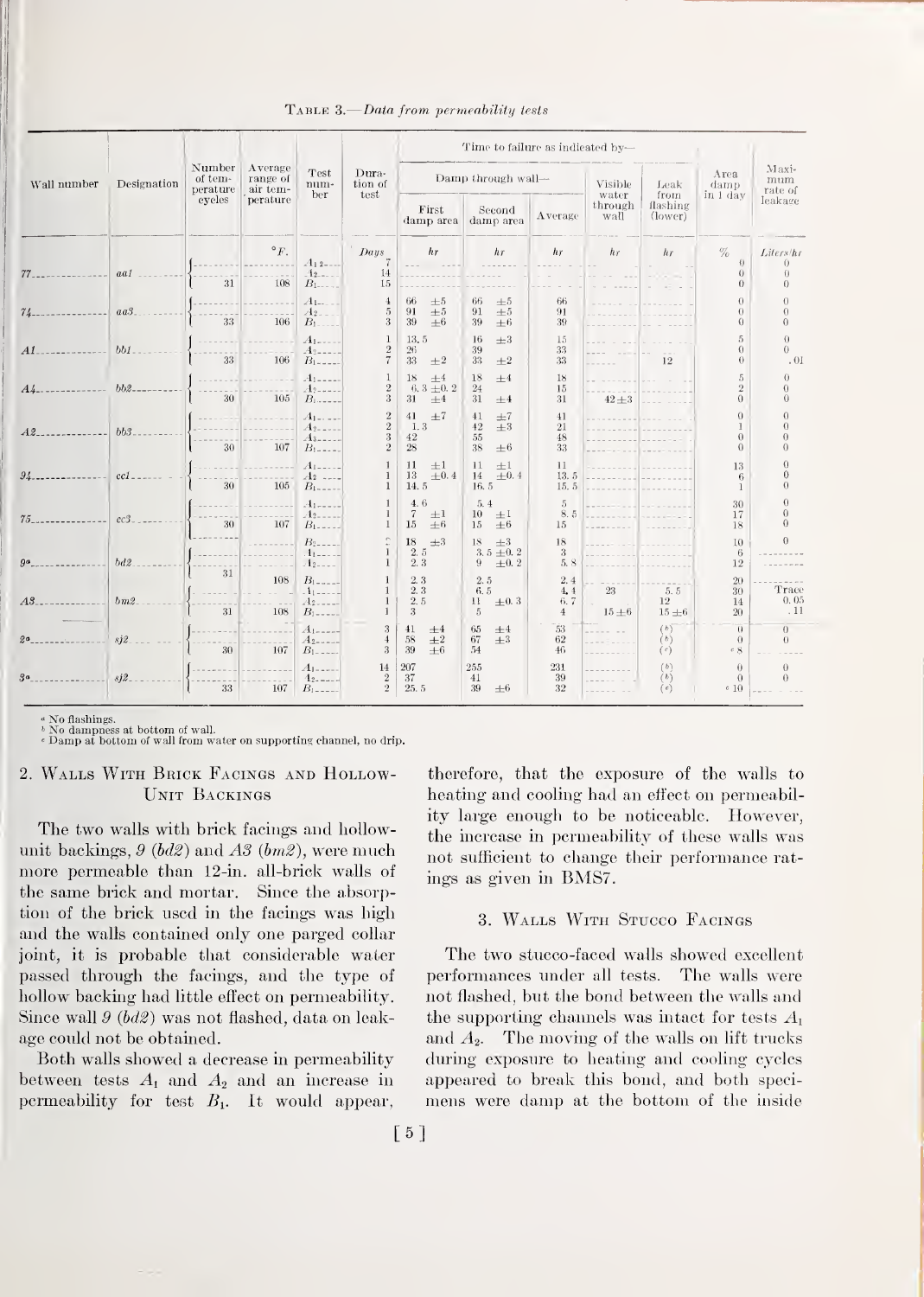face during test  $B_1$ . The dampness at the end of 1 day, indicated for test  $B_1$ , was therefore probably caused by moisture penetrating under the wall and not by penetration through the stucco facing. In all tests the time for penetration, or appearance of damp areas, given in table 3 was for areas located well above the supporting channel.

Exposure to heating and cooling noticeably reduced the time required for the penetration of moisture through the walls. However, a slight increase in permeability has been noted for repeated tests made on other stucco walls,^ and the increases noted for walls 2 and 3 are not considered to be of great importance. It is possible that the repeated exposures to extremes of temperature resulted in a slight enlargement of old cracks and the formation of a few new ones. There was no spalling of stucco or ex tensive crazing noted as a result of the temperature exposures.

#### VI. CONCLUSIONS

The following conclusions pertain to the effects of heating and cooling on dry masonry walls. The effects of freezing and thawing and of temperature differences between the facing and backing and between large walls and other structural members were not determined.

1. The exposure to heating and cooling did not have a significant effect on the permeability of 12-in. all-brick masonry walls.

2. Although the data are meager, exposure to heating and cooling appeared to increase slightly the permeability of biick walls with backings of hollow units.

3. Exposure to heating and cooling appeared to reduce the time required for moisture to penetrate walls with stucco facings. However, the performance of the stucco-faced walls, both before and after exposure to heating and cooling, was comparable to that of the 12-in. all-brick walls.

Washington, September 19, 1939.

 $\bigcirc$ 

<sup>»</sup> Unpublished data froni tests made by the authors on stucco walls stored outdoors for 3 years.